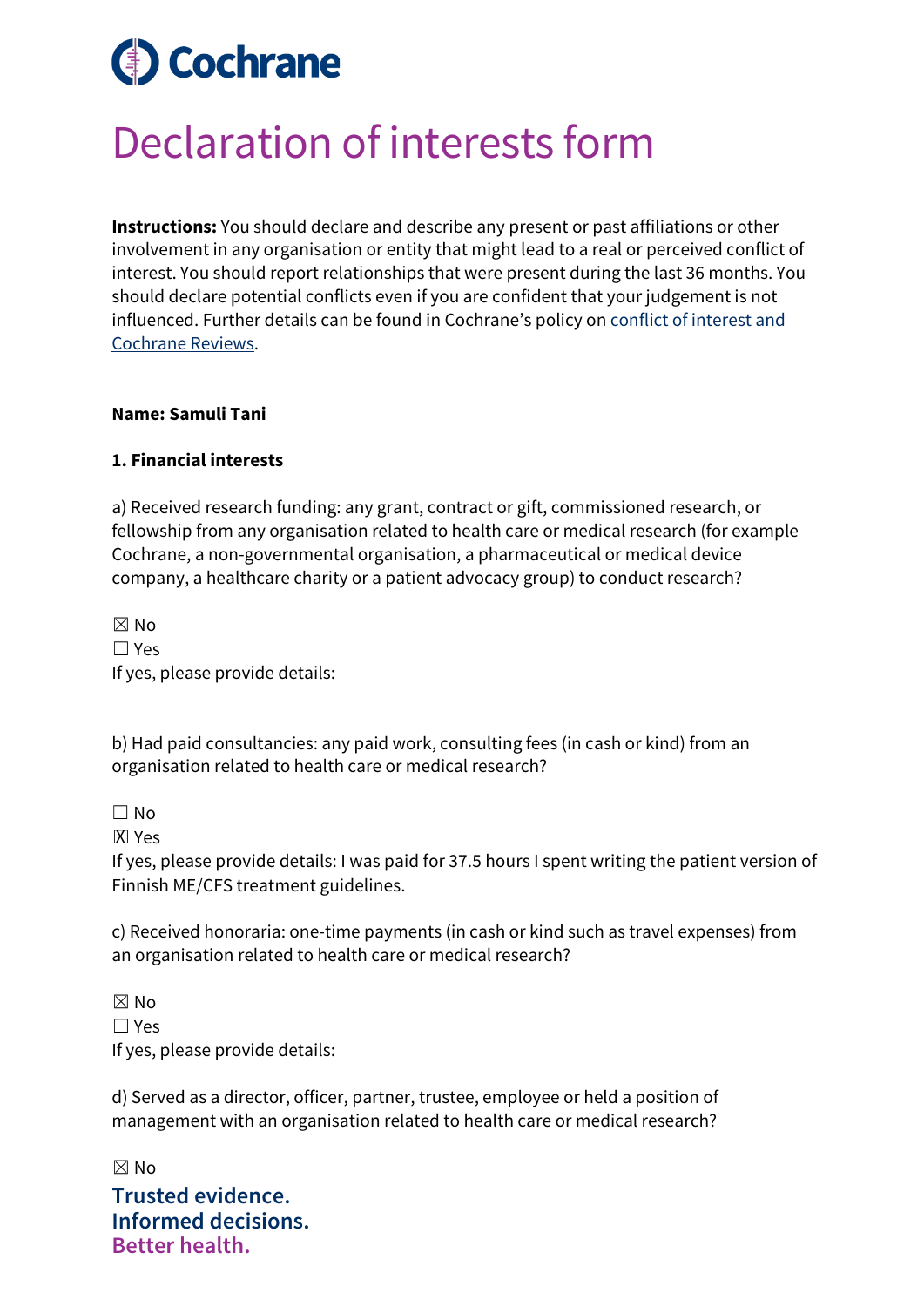

☐ Yes If yes, please provide details:

e) Possessed share-holdings, stock, stock options, equity with an organisation related to health care or medical research (excludes mutual funds or similar arrangements where the individual has no control over the selection of the shares)?

 $\boxtimes$  No ☐ Yes If yes, please provide details:

f) Received personal gifts from an organisation related to health care or medical research?

 $\boxtimes$  No ☐ Yes If yes, please provide details:

g) Had an outstanding loan with an organisation related to health care or medical research?

☒ No ☐ Yes If yes, please provide details:

h) Received royalty payments from an organisation related to health care or medical research?

 $\boxtimes$  No ☐ Yes If yes, please provide details:

### **2. Non-financial interests**

Do you have any other interests that would reasonably appear to be related to the primary interest? Such interests could include, but are not limited to, publicly declaring any strong opinions about this health area, unpaid membership of committees, advisory boards or patient advocacy groups in this health area, and being a named author of a study that might be included in this review.

 $\Box$  No ☒ Yes

**Trusted evidence. Informed decisions. Better health.**